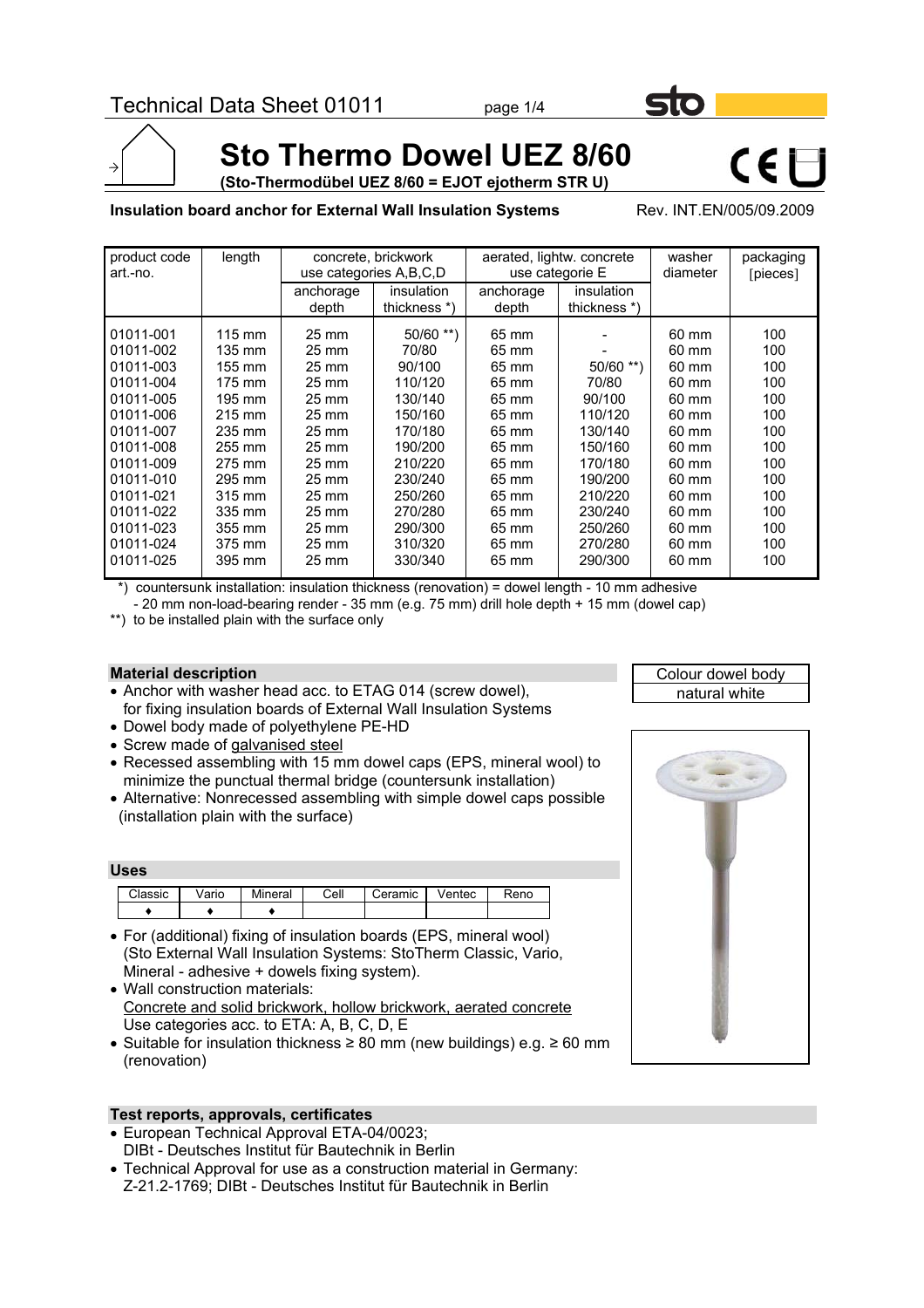

**(Sto-Thermodübel UEZ 8/60 = EJOT ejotherm STR U)**

**Insulation board anchor for External Wall Insulation Systems** Rev. INT.EN/005/09.2009

CEE

## **Application**

- Screw dowel
- Drill hole diameter 8 mm
- Screw drive: With a special assembly tool. Use a highpower screwdriver
- Minimum anchorage depth in sustainable substrate = expansion length
- Countersunk installation: Determination of dowel length: Dowel length ≥ + insulation thickness
	- + thickness adhesive (approx. 10 mm)
	- + thickness existing non-load-bearing render (approx. 20 mm)
	- $+$  drill hole depth (= anchorage depth  $+$  10 mm) 35 e.g. 75 mm)
	- thickness insulation dowel cap (15 mm)
- Consumption: In accordance with statical necessity and dowel tension load. Refer also to Technical Approval of the External Wall Insulation System
- Installation plain with the surface (without cap) is possible

#### **Dowel caps**

| Product<br>code<br>Art.-No. | Product description                      | Packaging<br>[pieces] |
|-----------------------------|------------------------------------------|-----------------------|
| 00931-001                   | Typ RPS - EPS white, thickness 15 mm     | 100                   |
| 00931-005                   | Typ RPS - EPS grey, thickness 15 mm      | 100                   |
| 00931-002                   | Typ RMW - mineral fibre, thickness 15 mm | 100                   |
| 00931-006                   | Typ RPH - phenolic foam, thickness 15 mm | 100                   |
| 00931-003                   | Typ VE - cap                             | 500                   |

#### **Montage tools**

| Product<br>code<br>Art.-No.                      | Product description                                                                                                    | Packaging<br>[pieces] |
|--------------------------------------------------|------------------------------------------------------------------------------------------------------------------------|-----------------------|
| 00934-004<br>00934-002<br>00934-005<br>00934-006 | Sto Thermo Dowel Assembly Tool<br>Sto Thermo Dowel Assembly Tool Kit<br>Spare part Bit H 60 L<br>Spare part Bit H 60 K | 3<br>3                |

### **Characteristic resistance to tension loads**

| Wall construction material                      | Standard          | European<br><b>Technical</b><br>Approval | Characteristic loads<br>(resistance to tension) |  |
|-------------------------------------------------|-------------------|------------------------------------------|-------------------------------------------------|--|
|                                                 |                   |                                          | [kN/dowel]                                      |  |
| Concrete C 12/15                                | EN 206-1          | ETA-04/0023                              | 1,50                                            |  |
| Concrete C 16/20 - C 50/60                      | EN 206-1          |                                          | 1,50                                            |  |
| Solid clay bricks $\geq$ Mz 12                  | <b>DIN 105</b>    |                                          | 1,50                                            |  |
| Sand-lime solid bricks $\ge$ KS 12              | <b>DIN 106</b>    |                                          | 1,50                                            |  |
| Lightweight-concrete solid blocks $\geq$ V 4    | <b>DIN 18 152</b> |                                          | 0,60                                            |  |
| Vertically perforated clay bricks $\geq$ HLz 12 | <b>DIN 105-1</b>  |                                          | 1,20                                            |  |
| Sand-lime perforated bricks $\geq$ KSL 12       | <b>DIN 106</b>    |                                          | 1,50                                            |  |
| Lightweight-concrete hollow blocks $\geq$ Hbl 2 | <b>DIN 18 151</b> |                                          | 0.60                                            |  |
| Lightweigt-aggregate-concrete $\geq$ LAC 4      | EN 1520           |                                          | 0,90                                            |  |
| Autoclaved aerated concrete P2 - P7             | <b>DIN 4165</b>   |                                          | 0,75                                            |  |
| Vertically perforated clay bricks HIz           | ONORM B6124       |                                          | 0,75                                            |  |

More details: refer to ETA-04/0023, annex 7







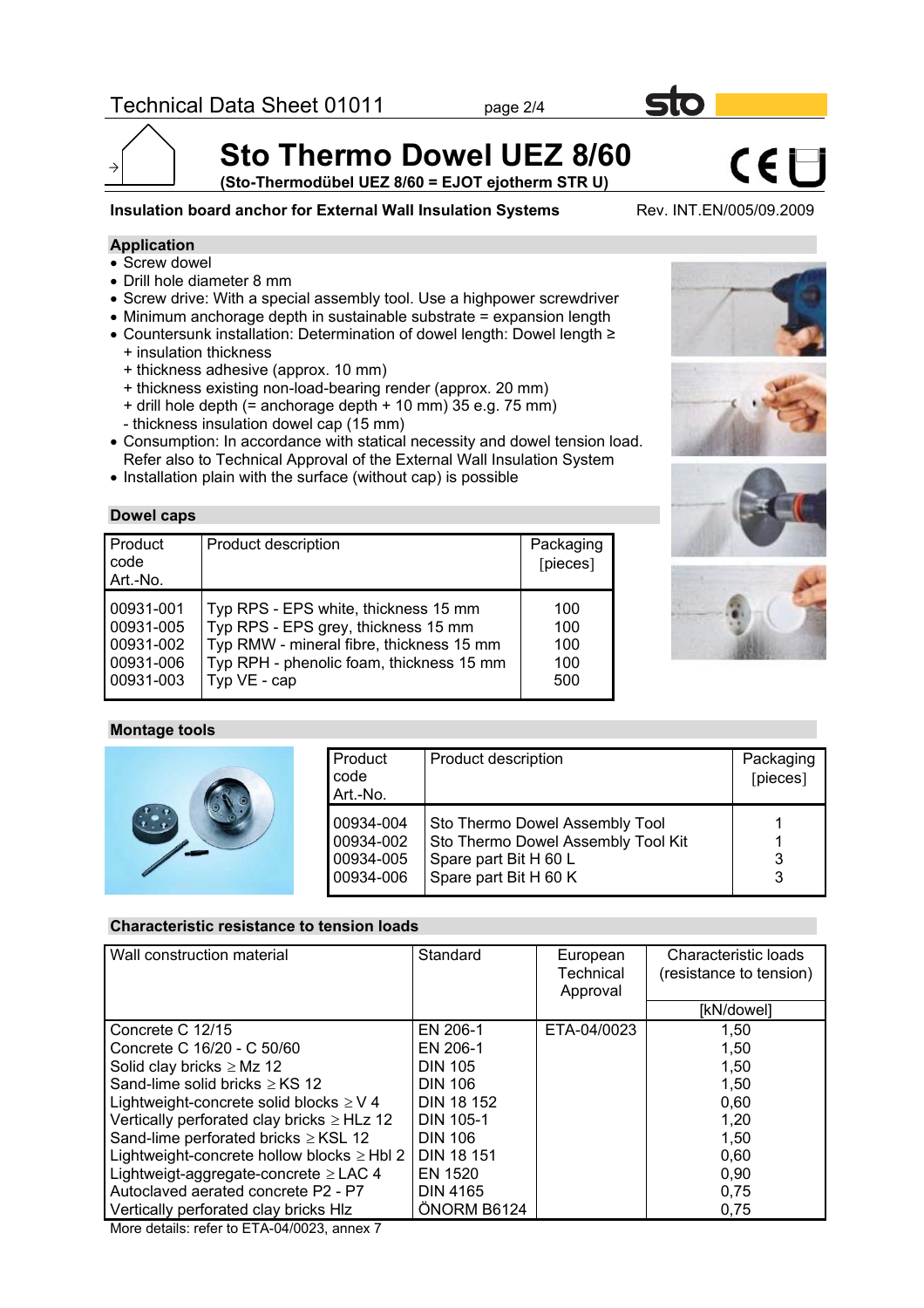

**(Sto-Thermodübel UEZ 8/60 = EJOT ejotherm STR U)**

**Insulation board anchor for External Wall Insulation Systems** Rev. INT.EN/005/09.2009

CEE

### **General information**

 $\rightarrow$ 

Revision No. INT.EN/005 Validity: 04.09.2009

Uses not clearly described in this Technical Data Sheet should only take place after consultation with Sto AG.

The information and data serve to ensure the normal application purpose and normal application suitability.

This Technical Data Sheet is valid outside Germany, in all countries without Sto subsidiary.

**Sto AG** Ehrenbachstrasse 1 D-79780 Stühlingen Germany Phone: +49 7744 57-1131 Fax: +49 7744 57-2131 E-Mail: infoservice@stoeu.com

Internet: www.sto.com

#### **Sto worldwide:**

| Austria                                       | <b>Belaium</b>                                      | Czech Republic                                   | Danmark                                           | Finland         | France              |
|-----------------------------------------------|-----------------------------------------------------|--------------------------------------------------|---------------------------------------------------|-----------------|---------------------|
| Sto Ges.m.b.H.                                | Sto ny/sa                                           | Sto s.r.o.                                       | Sto Danmark A/S                                   | Sto Finexter Ov | Sto S.A.S.          |
| 9500 Villach                                  | 1730 Asse                                           | 251 70 Dobrejovice                               | 2650 Hyidovre                                     | 01730 Vantaa    | 95870 Bezons        |
| Germany                                       | Hungary                                             | Italy                                            | Netherlands                                       | Norway          | Poland              |
| Sto AG                                        | Sto Epitöanyag Kft.                                 | Sto Italia s.r.l.                                | Sto Isoned by                                     | Sto Norge A/S   | Sto-ispo Sp. z o.o. |
| 79780 Stühlingen                              | 2330 Dunaharaszti                                   | 50053 Empoli (FI)                                | 4004 KD Tiel                                      | 0664 Oslo       | 03-872 Warszawa     |
| Russia                                        | Spain                                               | Sweden                                           | Switzerland                                       | United Kingdom  |                     |
| ooo Sto Russia                                | Sto Ibérica S.L.                                    | Sto Scandinavia AB                               | Sto AG                                            | Sto Ltd.        |                     |
| 119180 Moscow                                 | 08302 Mataró                                        | 582 77 Linköping                                 | 8172 Niederglatt                                  | Glasgow G52 4TG |                     |
| China<br>Shanghai Sto Ltd.<br>Shanghai 200001 | Malavsia<br>Sto SEA Sdn. Bhd.<br>81750 Masai, Johor | Singapore<br>Sto SEA Pte Ltd<br>Singapore 575625 | <b>USA</b><br>Sto Corp.<br>Atlanta, Georgia 30331 |                 |                     |